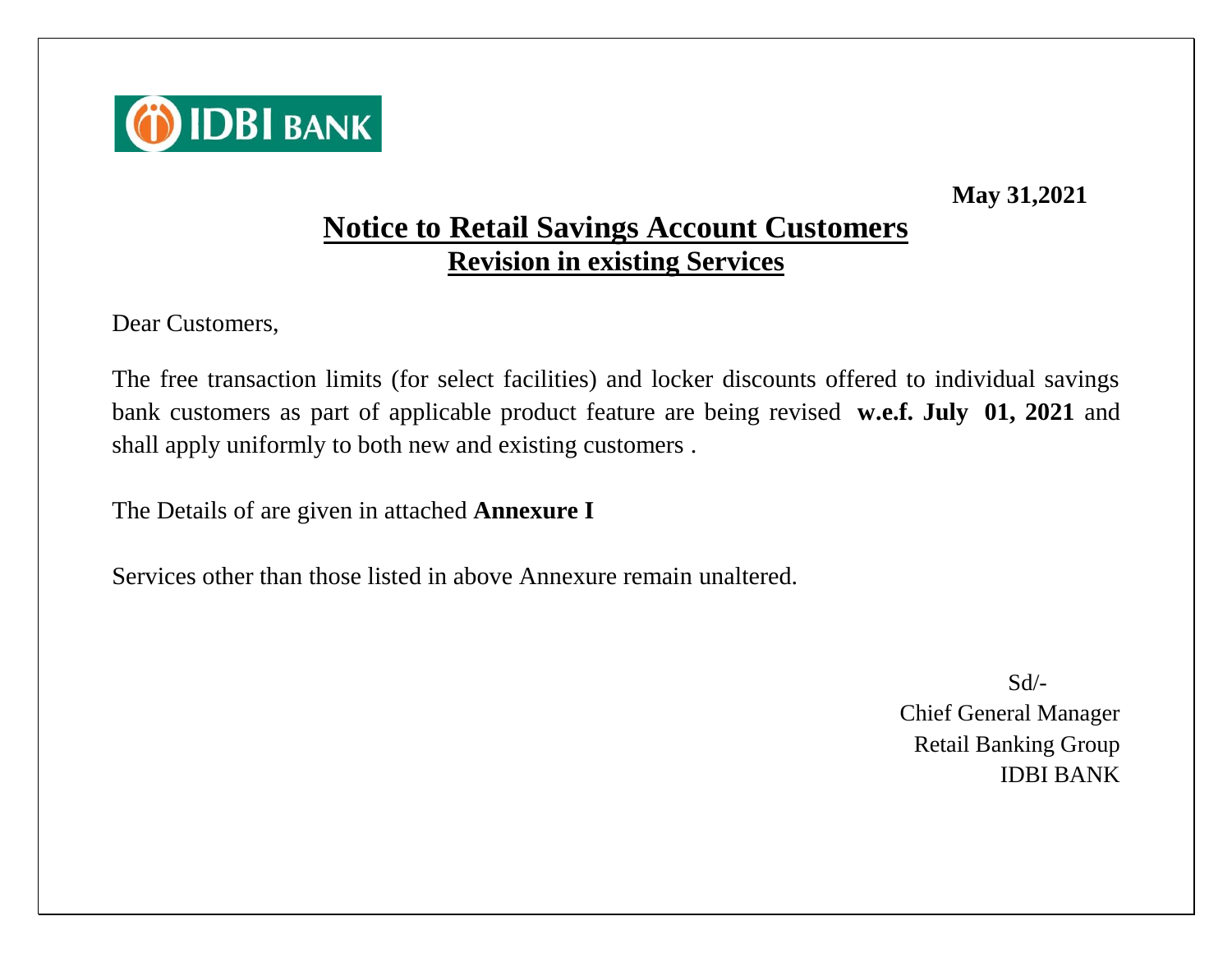## **Annexure-I Introduction / Revision of services in Savings Bank Accounts**

| Sr. | <b>Particulars/Scheme code</b>                                                                                                                                                                                                               | <b>Existing Offering</b>                                                                                                                                          | <b>Revised Offering</b>                                                             |
|-----|----------------------------------------------------------------------------------------------------------------------------------------------------------------------------------------------------------------------------------------------|-------------------------------------------------------------------------------------------------------------------------------------------------------------------|-------------------------------------------------------------------------------------|
| 1.  | <b>Cheque Books:</b>                                                                                                                                                                                                                         |                                                                                                                                                                   |                                                                                     |
|     | a. Super-Savings-RSNEW<br>b. Super Shakti-RSWOM<br><b>Jubilee Plus- RSOLD</b><br>C <sub>1</sub><br>BeingMe-RSYOU/RSYNE/RSYNO<br>e. Bundled<br>with<br><b>Retail</b><br>Loan-<br><b>RSDMT/RSFAM/RSRLN</b><br><b>Family Members-Army-RSFAD</b> | 1 <sup>st</sup><br>Yr<br>Account 60 Cheque Leaves<br>Free<br>opening<br>50 Cheque Leaves<br>All Subsequent Year<br>Free<br>Rs. 5 per Cheque leaf above Free Limit | Free Per Annum<br><b>20 Cheque leaves</b><br>Rs. 5 per Cheque leaf above Free Limit |
|     | g. Powerkids / Powerkids Smart<br>RSCHD/RSCHN/ RSCHO/RSCHE                                                                                                                                                                                   |                                                                                                                                                                   |                                                                                     |
|     | h. Nepal saving $-RSNEP$                                                                                                                                                                                                                     |                                                                                                                                                                   |                                                                                     |
|     | i. Others#                                                                                                                                                                                                                                   |                                                                                                                                                                   |                                                                                     |
|     | (Govt Spon. / Social security Pension/<br>Express savings / OTP based e-kyc /<br>Group Pension / Pension accounts)                                                                                                                           |                                                                                                                                                                   |                                                                                     |
|     | Sabka Saving Account with complete<br>KYC-RSBA2.                                                                                                                                                                                             | Cheque book – Unlimited Free                                                                                                                                      |                                                                                     |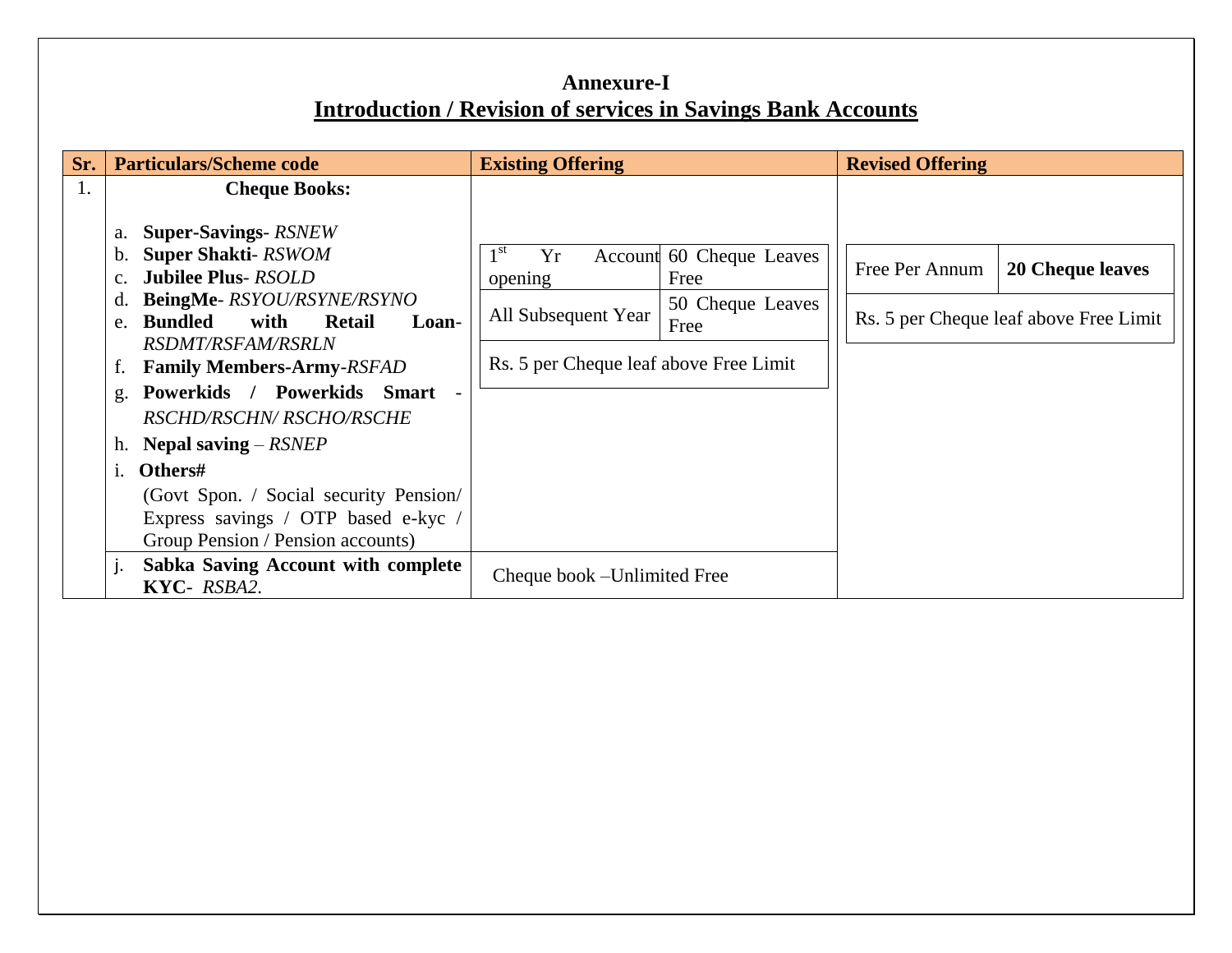| Sr.              | <b>Particulars/Scheme code</b>                                                                                                                                                                                                                                                                                                                                                                                                                                         | <b>Existing Offering</b>                                                                                                                                                                                             | <b>Revised Offering</b>                                                                                                                                                                               |
|------------------|------------------------------------------------------------------------------------------------------------------------------------------------------------------------------------------------------------------------------------------------------------------------------------------------------------------------------------------------------------------------------------------------------------------------------------------------------------------------|----------------------------------------------------------------------------------------------------------------------------------------------------------------------------------------------------------------------|-------------------------------------------------------------------------------------------------------------------------------------------------------------------------------------------------------|
| 2.               | <b>Cash Deposit</b><br>(Home&Non Home)<br>a. Super Savings-RSNEW<br>b. Super Shakti-RSWOM<br>c. Jubilee Plus-RSOLD<br>d. Being Me-RSYOU/RSYNE/RSYNO<br>with<br>e. Bundled<br>Loan-<br>RSDMT/RSFAM/RSRLN<br>f. Family members-Army-RSFAD<br>g. Powerkidz/PowekidzSmart-<br>RSCHD/RSCHN/RSCHO/RSCHN<br>h. Nepal saving account-RSNEP<br>i. Others#<br>(Govt Spon. / Social security Pension/<br>Express savings / OTP based e-kyc / Group<br>Pension / Pension accounts) | No. of Free Transactions per Month:<br>a) Metro/Urban-5<br>b) Semi Urban-7<br>c) Rural/FI-10                                                                                                                         | No. of Free Transactions per Month:<br>a) Metro/Urban-5<br>b) Semi Urban-5<br>c) Rural/FI- $5$                                                                                                        |
|                  | j. Super-Savingsplus-<br>RSPLS/RSPLO/RSPLE                                                                                                                                                                                                                                                                                                                                                                                                                             | a)Metro / Urban-8<br>b)Semi Urban -10<br>c) $Rural/FI - 12$                                                                                                                                                          | a) Metro / Urban-8<br>b) Semi Urban-8<br>c) Rural/FI - $8$                                                                                                                                            |
| 3.               | <b>Super Saving -RSNEW</b>                                                                                                                                                                                                                                                                                                                                                                                                                                             | <b>Condition for MAB Requirement</b><br>Metro/Urban - Rs. 5,000/- or FFD<br>Rs. 2,00,000/-<br>Semi Urban - Rs, 2,500/- or FFD<br>Rs. 1,00,000/-<br>Rural FI - Rs. 500/-<br>Rural $/$<br><b>or</b><br>FFD Rs. 50,000- | <b>Condition for MAB Requirement</b><br>Metro/Urban-Rs.5,000/-or FD / FFD<br>Rs. 2,00,000/-<br>Semi Urban -Rs, 2,500/-or FD / FFD<br>Rs. 1,00,000<br>Rural/Rural FI Rs.500/-or FD / FFD<br>Rs. 50,000 |
| $\overline{4}$ . | JubileePlus-RSOLD<br>Senior citizen accounts                                                                                                                                                                                                                                                                                                                                                                                                                           | a.1Sponsor account free(RSSPR).Facilities<br>at par with Super Saving                                                                                                                                                | a. Discontinue<br>offering<br>sponsor<br><b>account</b> & existing sponsor accounts<br>to continue in RSSPR scheme code                                                                               |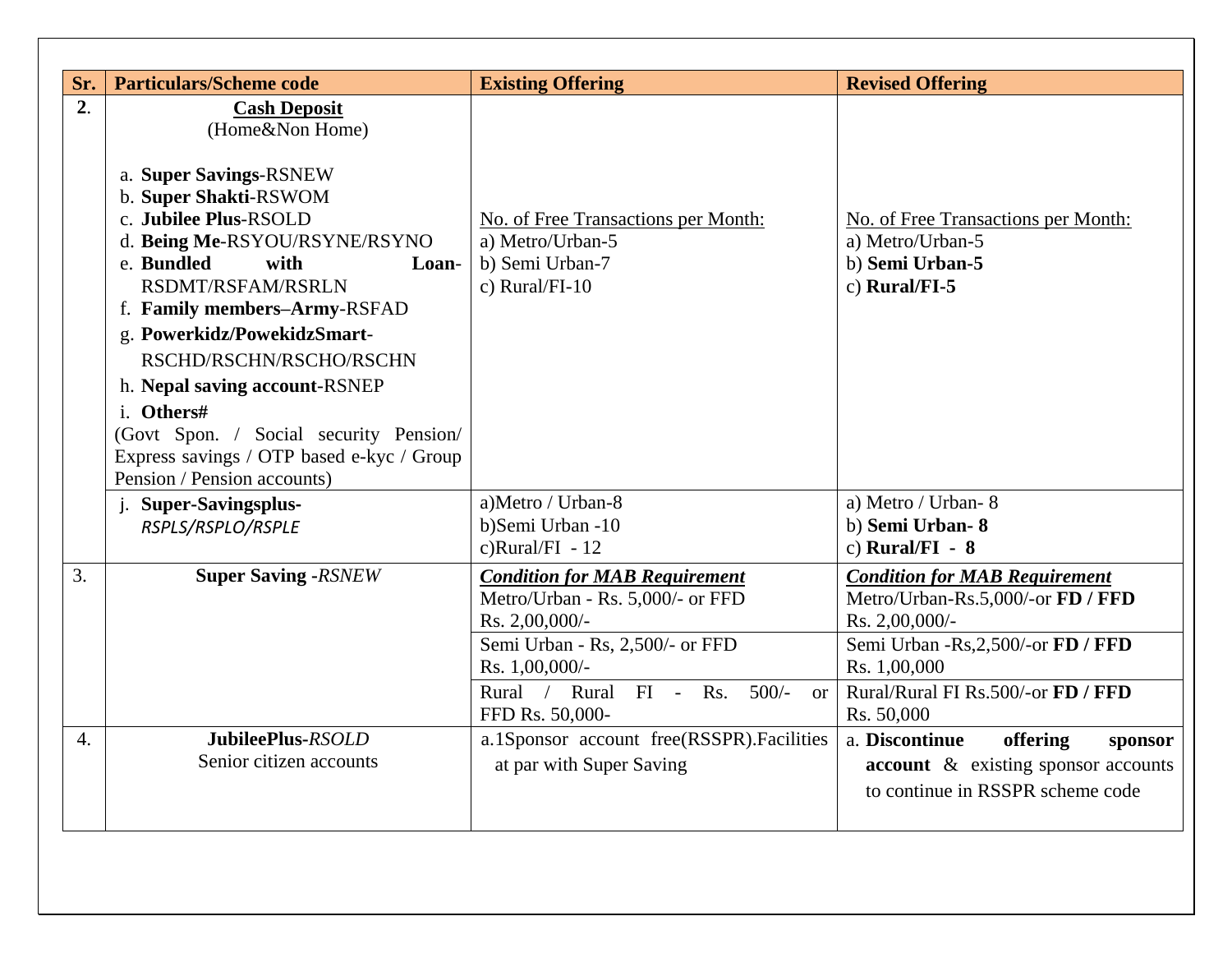| Sr. | <b>Particulars/Scheme code</b><br>-Continued<br>JubileePlus-RSOLD<br>Senior citizen accounts | <b>Existing Offering</b><br>b. 25% Discount on Locker Rent, if Rs<br>5000/-AQB<br>maintained in all four<br>quarters. | <b>Revised Offering</b><br>b. Variable Discount<br>$%$ of<br><b>Monthly</b><br>Avg.Balance(MAB)<br><b>Discount</b><br>for all 12 Months<br>10%<br>Rs.10,000 - Rs.24,999<br>15%<br>Rs.25,000 & above<br>Discount shall be offered only on A $\&$ B<br>size lockers. The same shall be applicable               |
|-----|----------------------------------------------------------------------------------------------|-----------------------------------------------------------------------------------------------------------------------|---------------------------------------------------------------------------------------------------------------------------------------------------------------------------------------------------------------------------------------------------------------------------------------------------------------|
|     |                                                                                              | c.Other bank ATM usage 10 transactions<br>free per month both financial & non<br>financial transactions               | only on one locker. No discount<br>applicable<br>for<br><b>MAB</b><br>less<br>than<br>Rs.10,000/-<br><b>ATM</b><br>c. Other<br>bank<br>usage<br>transactions free per month both<br>financial<br><b>&amp;non</b><br>financial<br>transactions.                                                                |
| 5.  | SuperShakti-RSWOM<br>Women's Account                                                         | a. 25% Discount on Locker Rent, if Rs<br>5000/- AQB maintained in all four<br>quarters                                | Variable Discount<br>a.<br>% of<br><b>Monthly</b><br><b>Avg.Balance(MAB)</b><br><b>Discount</b><br>for all 12 Months<br>10%<br>Rs.10,000-Rs.24,999<br>Rs.25,000 & above<br>15%<br>Discount shall be offered only on A $\&$<br>B size lockers. The same shall be<br>applicable<br>only<br>locker.<br>on<br>one |